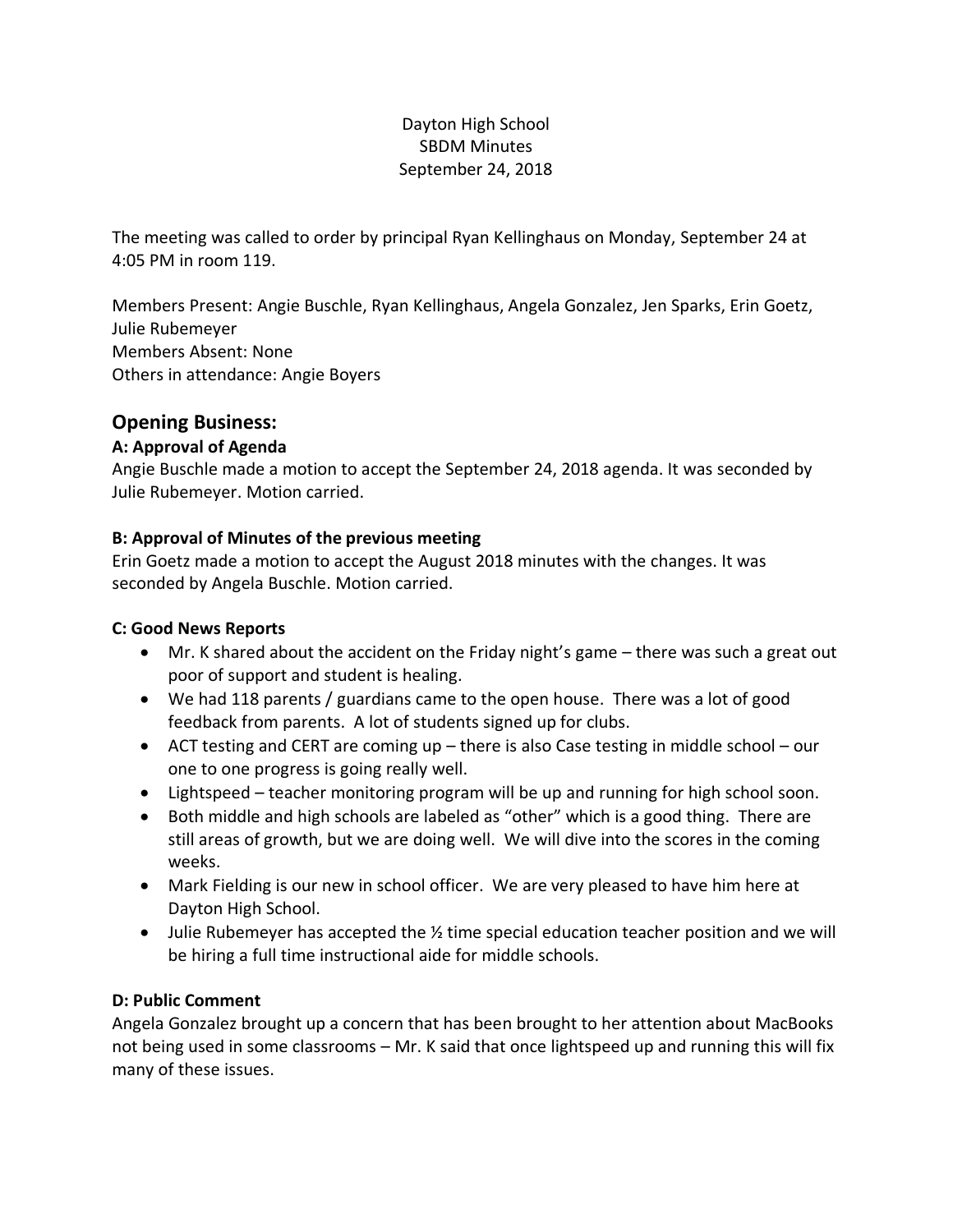#### **E: Emergency Plan reviewed by Ron Kinmon for adoption**

This need be kept highly confidential. – Angela Gonzalez made a motion to adopt the emergency plan – Seconded by Erin Goetz – motion carried.

### **Committee Reports:**

### **A: Reporting departments: Special Education & Library**

Angela Buschle gave report for the Special Education department. Patterns show that 9<sup>th</sup> grade continues to struggle; this is a big transition for students even though they are in the same building. Working on getting more resource time for the students will hopefully increase and make a difference with these numbers. The number of failing students was shared per teacher along with the interventions that are being done to help meet the needs of these students.

Angie Boyers shared the library report. The report is attached. She also shared that no students were failing her classes. She will also be

#### **B: Expectations for reporting departments this year**

SBDM has requested that the department chair compile all information and report out for all, but all teachers need to be present during their reporting date.

### **Bylaw or Policy Review / Readings/ Adoption:**

#### **A: Policies:**

#### **Second Readings were approved at the last meeting**

- 12.01 Advanced Placement and College Level Course
- 1.05 Weighing of Classes

#### **B: Required documents to be shared with all council members:**

- Your Duty Under the Law
- Managing Government Records
- The Proof of Receipt must be signed by each council member verifying that he/she has received copies of "Your Duty Under the Law" and "Managing Public Records."
- Additional docs recommended for sharing with SBDM by KASC: "Student Free Speech and Religious Rights" (KRS 158.183) and "Reading Posting of Public Documents" (KRS 158.195)

All members and SBDM secretary signed the proof of receipt form and returned to Mr. K

# **Student Achievement Report/Data and School Improvement Planning**

#### **A: State testing results will be published by early October and School Report Cards will be posted on KDE's website in November**

We are reported to be "other" which is good news.